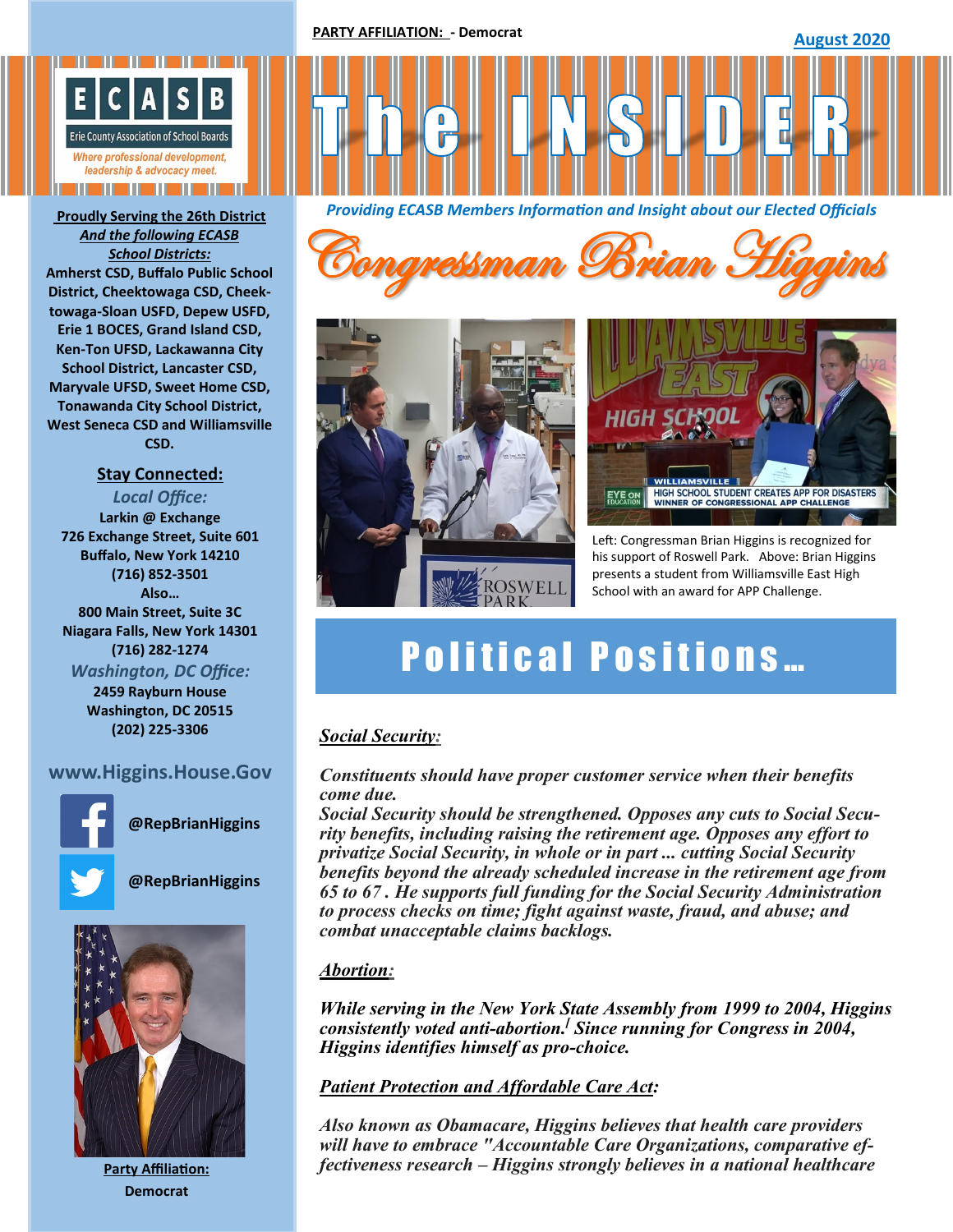

# *COMMITTEES:*

#### **Committee on Foreign Affairs Sub Committee:**

- **Middle East and South Asia**
- **Middle East and Northern Africa**
	- **Terrorism, Non Proliferation & Trade**
- **Europe, Eurasia & Emerging Threats**

### **Homeland Security Committee**

- **Border and Maritime Security**
- **Counterterrorism & Intelligence**
- **Emergency Preparedness, Response and Communications**

# **Caucus Memberships:**

**Co-Chair Revitalizing Older Cities Task Force Great Lakes Task Force House Cancer Caucus Historic Preservation Caucus Congressional Arts Caucuses After School Caucus Northeast—Midwest Congressional Coalition Northern Border Caucus New Democrat Coalition House Steel Caucus China Caucus**



*Providing ECASB Members Information and Insight about our Elected Officials* 

Brian M. Higgins was born in Buffalo October 6, 1959 and grew up in South Buffalo. His grandparents are from Ireland. Congressman Higgins has served in Congress since 2005 currently representing the 26th District. The district, was originally numbered as the 27th district from 2005 to 2013, which included Buffalo and Niagara Falls. He is a registered Democrat and serves on many congressional committees and caucuses. Brian Higgins is a graduate from both Buffalo State College and Harvard University. He possess a Bachelors Degree in Political Science and a Masters Degree in History from Buffalo State College. In 1996, he earned a Masters in Public Administration from Harvard University.

Brian served on the Buffalo Common Council from 1988 to 1993. He taught courses in state and local government as well as the economic history of Buffalo and Western New York at Buffalo State College in the Economics and History Departments.

From 1999—2004, he represented the 145th District in the New York State Assembly where he ran on the Democrat and Conservative lines.

In the community, Higgins was rated "Buffalo's Best Lawmaker" in 1993 in the Buffalo News Survey of Western New York business and community leaders. Higgins earned the highest rating of any political leader with a 3.81 out of a possible score of 5.

He has procured over \$279 million for [Erie County's](https://en.wikipedia.org/wiki/Erie_County,_New_York) various governments and agencies from the [New York Power Authority](https://en.wikipedia.org/wiki/New_York_Power_Authority) as part of the Niagara Power Project 50-year relicensing agreement. Higgins is an advocate for economic development and job creation, and played a pivotal role through his membership on the House's Transportation and Infrastructure Committee in securing approval for the construction of a new federal courthouse in downtown Buffalo. Additionally, Higgins has advocated for increased federal funding for cancer research particularly for [Roswell Park Cancer Institute.](https://en.wikipedia.org/wiki/Roswell_Park_Cancer_Institute) In 2007, Higgins reportedly played a pivotal behind-the-scenes role in saving St. Joseph's Hospital in [Cheektowaga](https://en.wikipedia.org/wiki/Cheektowaga) from closure as proposed by the New York State Commission on Health Facilities in the 21st Century.

After only two terms in the House of Representatives, Congressman Higgins secured a spot on the United States House Committee on Ways and Means. This committee is considered to be one of the most important and powerful committees in Congress due to the wide jurisdiction.

Brian Higgins has worked with government leaders in Ireland in association with peace talks in 2006. He has also supported peace efforts around the globe including in South Asia, Africa, Iraq, Afghanistan and Darfur in the Middle East.

Higgins is a supporter of education, including early education through higher education. The Congressman is a proponent regarding congressional support for measures that increase student achievement, but which also reward success rather than punish failure, as the No Child Left Behind Act has done. Higgins further believes that financial barriers to